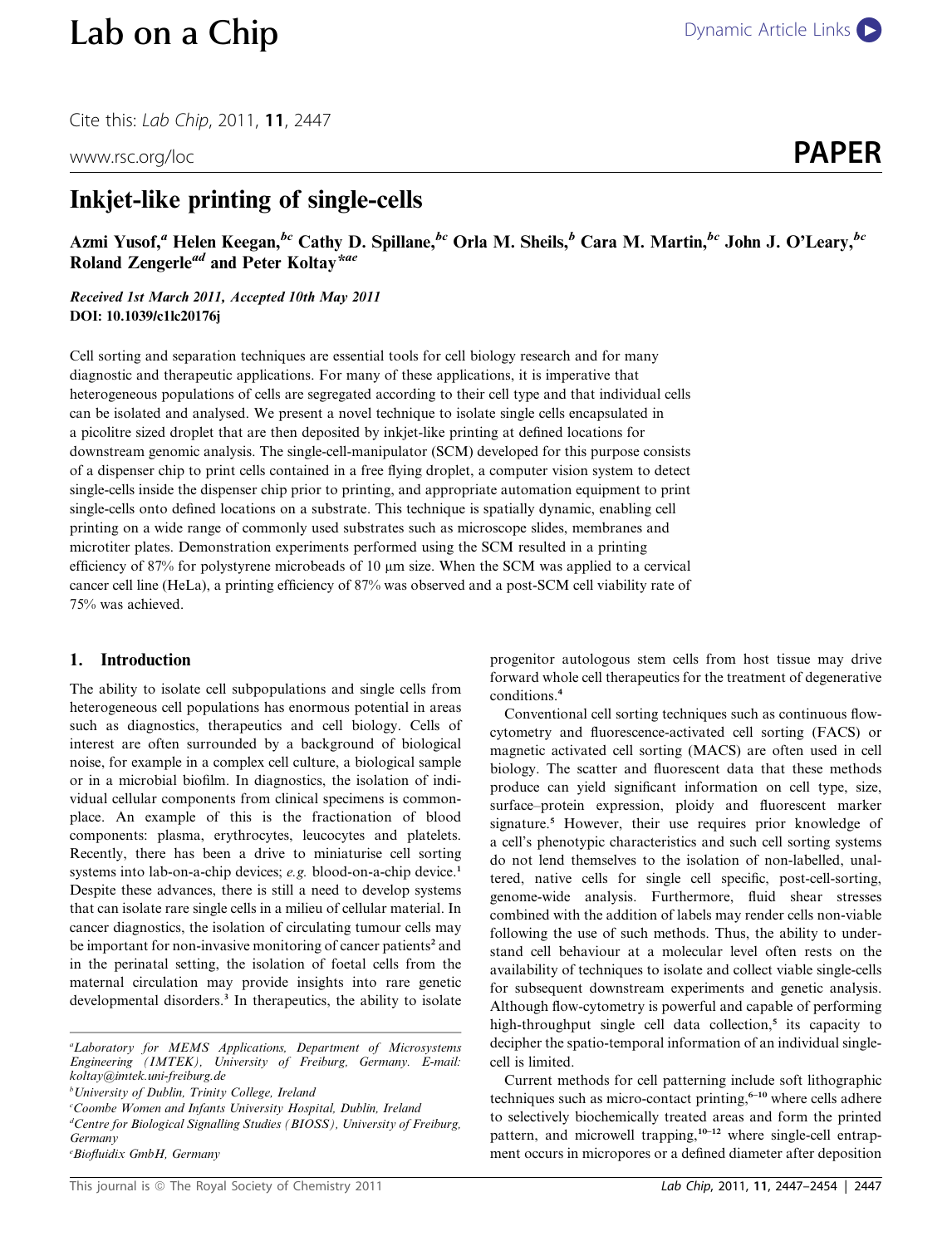of a cell suspension before the excess medium is removed. These direct contact strategies of seeding single cells offer little flexibility in cell size variation, pattern shape or spacing and they are prone to cross-contamination between the immobilized cells. Therefore, considerable efforts have been made to develop noncontact ''cell printing'' methods for seeding cells onto substrates. It has been shown that cells can be encapsulated within a free flying microdroplet and then printed precisely onto a substrate using an inkjet printer,<sup>13</sup> by acoustic droplet generation<sup>14</sup> and by electrohydrodynamic spraying.<sup>15</sup> Chinese Hamster Ovarian (CHO) cells have been printed using a thermal inkjet printer with post-printing survival rates of approximately 90%.<sup>16</sup> Such noncontact strategies provide unique advantages over arraying cells on spatially patterned substrates, such as the opportunity to develop 3-dimensional cellular structures<sup>17</sup> of defined cell-type composition. The controlled deposition of single cells is however an essential requirement for printing single cell arrays or for patterning different cell types in the attempt to construct artificial tissues with high resolution. Even though obtaining single cells in each printed spot is possible by such inkjet printing methods, when the cell density in the suspension is reduced,<sup>18-20</sup> the overall performance is low and the occurrence of droplets containing only one single cell has to be considered as random.

This paper reports on the development of a novel device which enables a controlled ''one-droplet-one-cell''-like printing of single cells, referred to as the single-cell-manipulator (SCM). The described SCM provides a platform for isolating single cells while also automatically delivering them into predefined positions for virtually any purpose. In this study, the capability of the SCM to print single particles (polystyrene microbeads) and mammalian cells (HeLa cells) onto different substrates, in particular glass slides and microwell plates, with minimal loss of cell viability is demonstrated.

# 2. Materials and methods

# 2.1 Single cell manipulator (SCM) system

The SCM has three main functions: (i) isolation of a single cell from a cell suspension, (ii) generation of droplets containing single cells only and (iii) automated placement of single cells onto a substrate. Fig. 1(a) shows the components of SCM system. The core element of the system is a droplet generator that creates free flying droplets from a cell suspension, allowing for optical monitoring of the cell distribution inside the droplet generator prior to dispensing. In the presented case a dispenser chip<sup>21</sup> made from silicon and glass with standard microfabrication technology and driven by a piezo stack actuator was used. This chip as shown in Fig. 1(d) (inset) is similar to piezoelectric inkjet print heads in a ''drop on demand'' mode. The main difference of this new technology to the current inkjet technology is the larger and adjustable droplet volume, the adjustable droplet velocity and even more importantly the transparent glass cover of the chip that makes the nozzle accessible for optical view. By variation of the electrical signal driving the piezo, droplets of 150–800 pl can be generated (see graph in Fig. 1(d)). Because the nozzle surface condition affects the ability for the dispenser to generate the droplet, to avoid nozzle wetting a hydrophobic coating has been applied on the nozzle surface. A charged-couple device (CCD)

camera was used for optical imaging of the nozzle section of the chip to detect single cells prior to dispensing. This region of interest (ROI) inside the dispenser chip is observed by a computer vision system which can detect cell occupancy at the nozzle.

In order to control the number of cells contained within one ejected droplet, instead of random dispensing of single cells like reported previously using inkjet technology, two additional features were incorporated into the system: (i) an optical particle detection mechanism and (ii) a sorting algorithm. While the detection mechanism serves to determine the existence of single cells within the ROI in close proximity to the dispenser nozzle, the sorting algorithm will ensure that only single cells are dispensed and delivered to the prescribed location.

# 2.2 Droplet separation and detection algorithms

While a detailed description of the optical detection system and algorithm is given below, the sorting algorithm should be described first, as follows: first the droplet generator is triggered to dispense one droplet into a waste reservoir by appropriately positioning the dispenser over the waste position. For the dispensed droplet the status of the cell distribution inside the region of interest (ROI) is recorded by the optical system and the number of cells that will be expelled with the next droplet is predicted by the image recognition algorithm. In the simplest case, the sensing region (in this case ROI) is defined by the volume that will be expelled to create the next droplet.

In this case, the number of cells inside the ROI is the measurement which determines the number of cells to be dispensed in the subsequent droplet. The number of cells in the ROI can be easily obtained from the camera image taken by the optical system by automatic image processing as described below, to yield the number of cells in the ROI ( $N = 0, 1, 2, ...$ ). If the measurement of the cell distribution inside the ROI yields any number different from one (*i.e.*  $N \neq 1$ ), then the next droplet is delivered to the waste position and a new camera image is taken. If the measurement yields exactly one cell  $(N = 1)$ , then the dispenser is moved to the target position by mechanical movement of the stages and the subsequent droplet is printed at the target position. Once the droplet containing the cell has been delivered to the target position, the dispenser moves back to the waste position and the algorithm starts again from the beginning.

To realize the detection of cells in the ROI, an optical setup as shown in Fig. 1(a) was used: the nozzle was illuminated by a cold lamp (KL-1500-LCD; Leica, Germany) and the camera (UI-2230C; IDS, Germany) was furnished with a zoom objective (Opto; Sonderbedarf, Germany) to record images of the nozzle section as shown in Fig. 1(c). A real-time automatic particle detection algorithm<sup>22</sup> written in Visual Studio 2005 (Microsoft Corporation) was applied to automatically analyse the images within the ROI. This image-processing algorithm<sup>23</sup> simply works by differencing two consecutive image frames acquired by the camera that were set at grey scale level. Sequentially, an image segmentation procedure is performed above the threshold grey scale value to unveil the foreground. The image segmentation results in a new binary image, which reveals the foreground that shows changes in the subsequent image frame. The existence of particles or cells (if any) is represented on the binary image as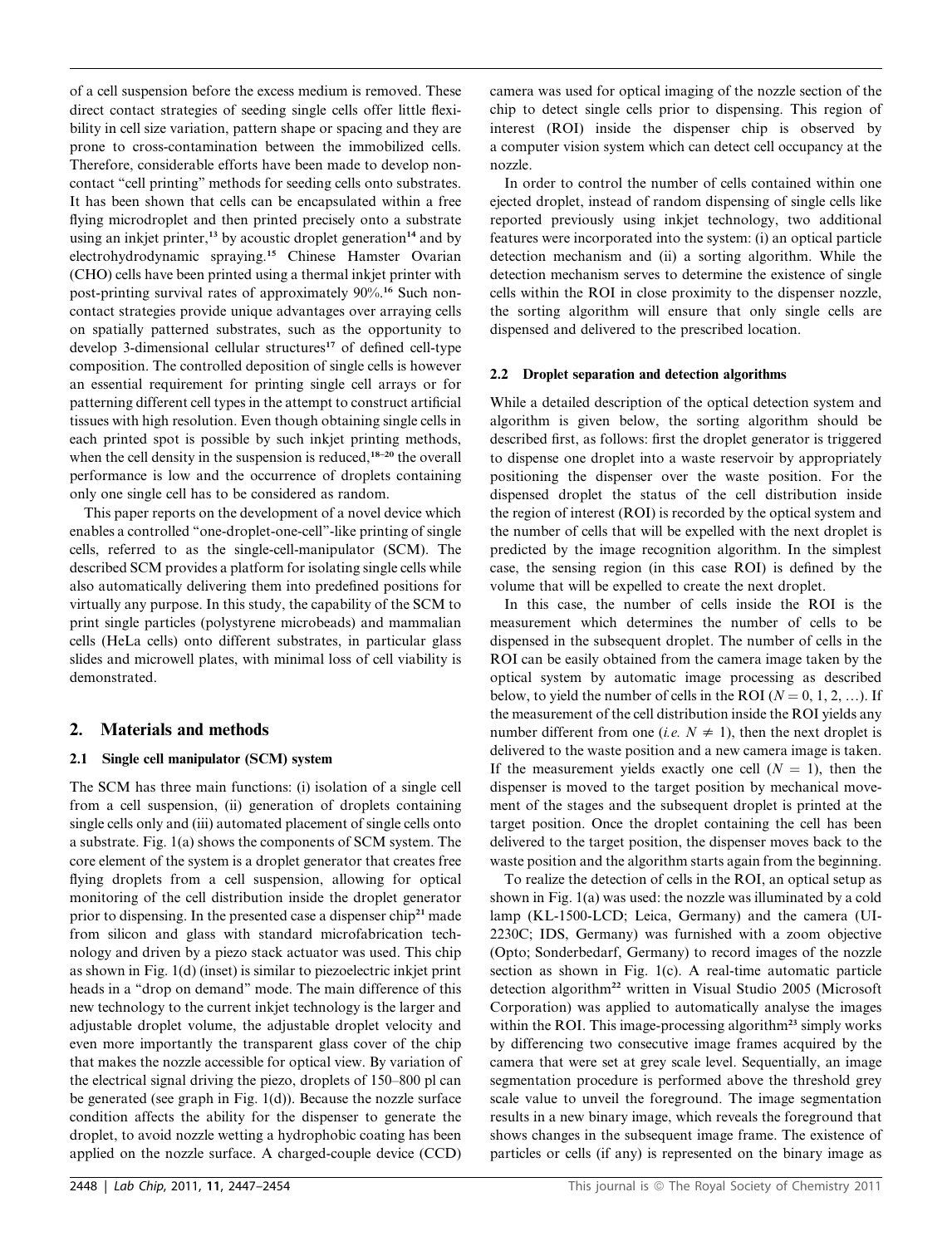

Fig. 1 (a) Single-cell-manipulator (SCM) system for printing single-cells consists of (1) dispenser chip mounted to the aluminium case that hosts the piezo-stack actuator, (2) target for single-cell printing (e.g. 96 well plate) mounted on motorized linear stage, (3) external illumination, (4) objective of a CCD camera for image recognition and cell detection and (5) reservoir. (b) Enlarged view of dispenser chip assembly (1) using transparent PMMA for mechanical fixture (2) and fluidic connection (3). (c) Image from a CCD camera focused on the nozzle showing HeLa cells approaching the nozzle orifice. The red square marks the ROI or sensing region from where the motion detection algorithm works to detect single-cells. Scale bar,  $100 \mu m$ . (d) Dispenser chip fabricated from silicon/glass (Inset). The graph shows the dispensed droplet volume for deionized water generated by the dispenser chip at different piezo actuator displacement.

bright spots. To further refine the detection capability, an additional blob detection algorithm<sup>23</sup> step was added to count the number of particles or cells existing within the ROI. Based on this information, a prediction can be made, whether (i) a single cell or (ii) any other number of cells will be ejected with the subsequent dispensing step. A droplet containing a single cell is predicted for subsequent dispensing, if exactly one cell is detected in the ROI.

#### 2.3 Cell culture

HeLa cells (ATCC CCL-2) were grown in culture media (MEM Eagle; Lonza Switzerland) supplemented with serum, penicillin, streptomycin (Invitrogen) and amino acids (Lonza, Switzerland) using a standard incubation environment (37  $\mathrm{^{\circ}C}$  and 5%  $\mathrm{CO_{2}}$ ). Cells were harvested after reaching 80% confluence and then washed, trypsinised, centrifuged and re-suspended to produce a cell suspension at appropriate cell concentration. The cell suspension was aliquoted and a viability test was performed using Trypan Blue staining. Cells suspensions used for experiments exhibited an average of 98  $\pm$  1% viable cells prior to the experiment. The cells were trypsinised and reseeded every 2 to 3 days.

#### 2.4 Cleaning and sterilizing the chip

Upon fitting the dispenser chip into the SCM system, the following procedure was performed to ensure aseptic conditions inside the dispenser chip. Firstly, 15  $\mu$ l ethanol solution (70% v/v) was pipetted into the reservoir and the dispenser was driven at high frequency dispensing mode until the solution in the reservoir was depleted. Subsequently, 15 µl cell culture medium was loaded and again the dispenser was driven at high frequency dispensing mode until the solution in the reservoir was depleted. Finally, 20  $\mu$ l cells suspension was pipetted into the reservoir and continuous dispensing was performed until first cells were observed flowing through the nozzle area (visualized through the camera). From this point on, the SCM was ready to perform single-cell printing as described above. This cleaning procedure

was carried each time before a new sample was loaded. The dispenser chip can be used multiple times if it is properly cleaned after use by flushing the fluid channel with deionized water several times. Upon cleaning, the chip was sterilized by autoclaving at 120  $\degree$ C for 20 minutes and stored for subsequent use.

## 2.5 Printing on glass slides

Standard microscope glass slides (Carl Roth, Germany) were soaked in NaOH (1 M) solution overnight. The slides were washed thoroughly and rinsed at least three times with filtered water and finally, dried using compressed nitrogen gas. 50 coordinate positions were programmed on the graphical user interface (GUI) of the  $x-y$ -axis system (BioSpot 160, BioFluidix Freiburg, Germany) to give  $10 \times 5$  arrays of printed spots at 500 mm centre-to-centre distance. The buffer solutions were loaded into the reservoir as described above and polystyrene-beads (Gerlinder Kisker; Germany) or cells were printed automatically using the hardware and algorithm. The glass slides were inspected under a bright field microscope and the polystyrene-beads or cells in each printed spot were counted manually. The bead/cell dispensing efficiency was determined by counting the number of beads or cells filled in individual printed spots divided by the total number of printed spots.

#### 2.6 Cell printing in 96-well microplate and growth monitoring

Cells were printed into the wells of a NUNC 96 well flat bottom plates (NUNC; VWR, Germany). Each dataset consisted of 40 wells (utilized 4 rows and 10 columns). The first row was divided into two sections with 5 wells each identified as ''control A'' and "control B". The remaining wells (30 wells, in row 2 to 4) were identified as ''single-cell''. All 40 wells were prepared by adding 30 µl culture media into each well. For the "control B" and "single-cell" wells, the coordinates for printing were programmed according to the well positions using the GUI of the x– y-axis system.

In the "control A" wells,  $1 \mu l$  cell suspension was pipetted manually. In the "control B" wells, 20 dispenses of 400 pl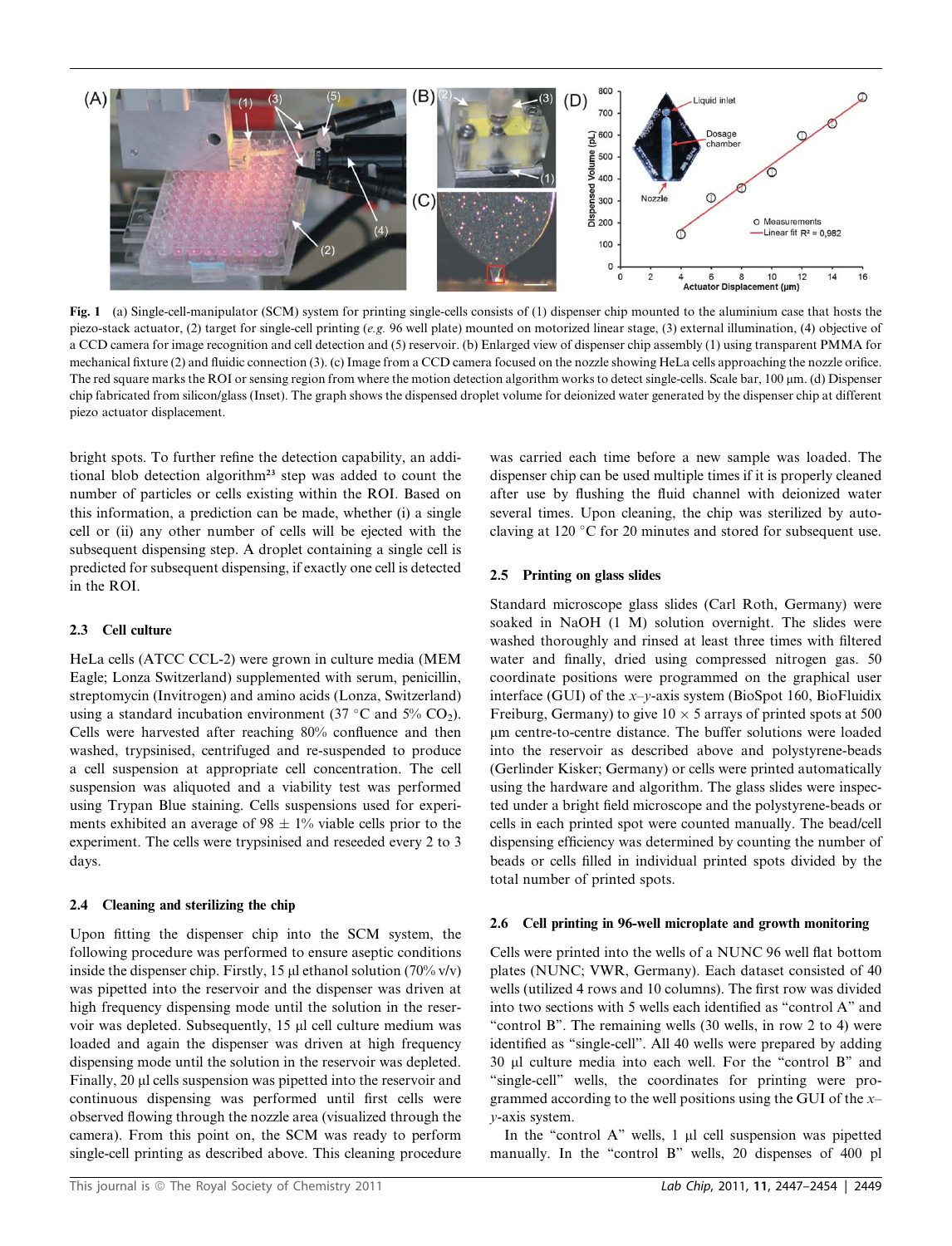droplets were delivered using the SCM and identical dispensing parameters like for the single cell dispensing but without controlling nor determining the number of cells. Finally, automated single cell printing into the remaining 30 wells was performed. After seeding the cells, each well was inspected under the microscope and the number of cells in each well was counted. The seeded well plates were returned to the incubator at  $37 \text{ }^{\circ}\text{C}$ temperature and  $5\%$  CO<sub>2</sub> for one week. The wells were inspected regularly to monitor and count the cells accordingly. The yield of single cell survival was determined by dividing the total number of single cells that showed division in a well after day 2 by the total number of wells successfully populated with single cells. The cell culture media were changed every two days.

## 3. Results

#### 3.1 Single-particle micro-array

The first experimental evaluation of the SCM performance was carried out using polystyrene microbeads of  $10 \mu m$  diameter as a surrogate for biological cells. The main objective in this first experiment was to deposit droplets containing single particles onto a glass substrate and to determine suitable parameters for the detection and sorting algorithms. In order to obtain a good performance i.e. dispensing efficiency, the sensing region (referred to as the Region of Interest—ROI) is the most sensitive element to be considered. Determining the appropriate size and location of the ROI became a crucial task since the flow path of cells or particles inside the dispenser chip depends on many parameters like for example liquid flow velocity as well as size, position and drag coefficient of the particle.

As a first estimate to predict whether a cell or particle inside the chip will be expelled with the subsequent dispensing, the liquid volume inside the chip corresponding to the dispensed droplet volume was considered. The liquid volume depleted from the nozzle to produce a droplet corresponds to the surface area bounded by the trapezoidal shaped nozzle times the channel's depth (which is in the present case 40  $\mu$ m). Determining the surface area eventually leads to a first estimate for the size of the ROI. To estimate this surface area, the measured droplet volume generated by the dispenser chip at 400 pl (see gravimetric measurement in Fig. 1(d)) was mapped onto the surface area of the dispenser chip close to the nozzle. The resulting shape is displayed in Fig. 2(a) as blue area B. The corresponding image size acquired by the image analysis system is displayed as a red rectangular sector in Fig. 2(a) upstream of the dispenser chip nozzle.

To determine the suitability of the estimated ROI for the given purpose, an experimental comparison with one larger and one smaller image differing by 20% in area size was performed (see red dashed lines and resulting blue shapes A and C in Fig. 2(a)). Experiments were performed by printing polystyrene beads onto glass slides using the different ROI marked with A, B and C in Fig. 2(a) and determining the dispensing efficiency by microscopic evaluation of the printed patterns. The so-called ''dispensing efficiency'' is defined by the number of spots containing one single particle divided by the total number of spots printed onto the substrate. This figure was used as a measure to



Fig. 2 (a) Definition of the location of the detection region or the region of interest (ROI). The red square sectors represent the ROI inside the dispenser chip that act as the sensing region. Calculated ROI position (position B) is equivalent to 400 pl liquid volume reside within the nozzle perimeter. Two different ROIs (positions A and C) were selected with a size that is different by 20% compared to the ROI at position B. (b) The dispensing efficiency shows a significant dependence of the ROI size (A, B or C), data correspond to a median from 50 printed spots. (c) Polystyrene beads printed onto glass slide (ROI position B). Unmarked spots contain single polystyrene bead, the red circle marks for void spot and blue circles highlight spots that are filled with more than a single polystyrene bead. Scale bar 250 µm.

determine the efficiency of the corresponding ROI and later on to study the influence of other parameters on the process.

For the first experiment, a buffer suspension at  $2.6 \times 10^4$ particles per ml was prepared by suspending polystyrene beads (diameter  $10 \mu m$ ) into deionised water. This solution was then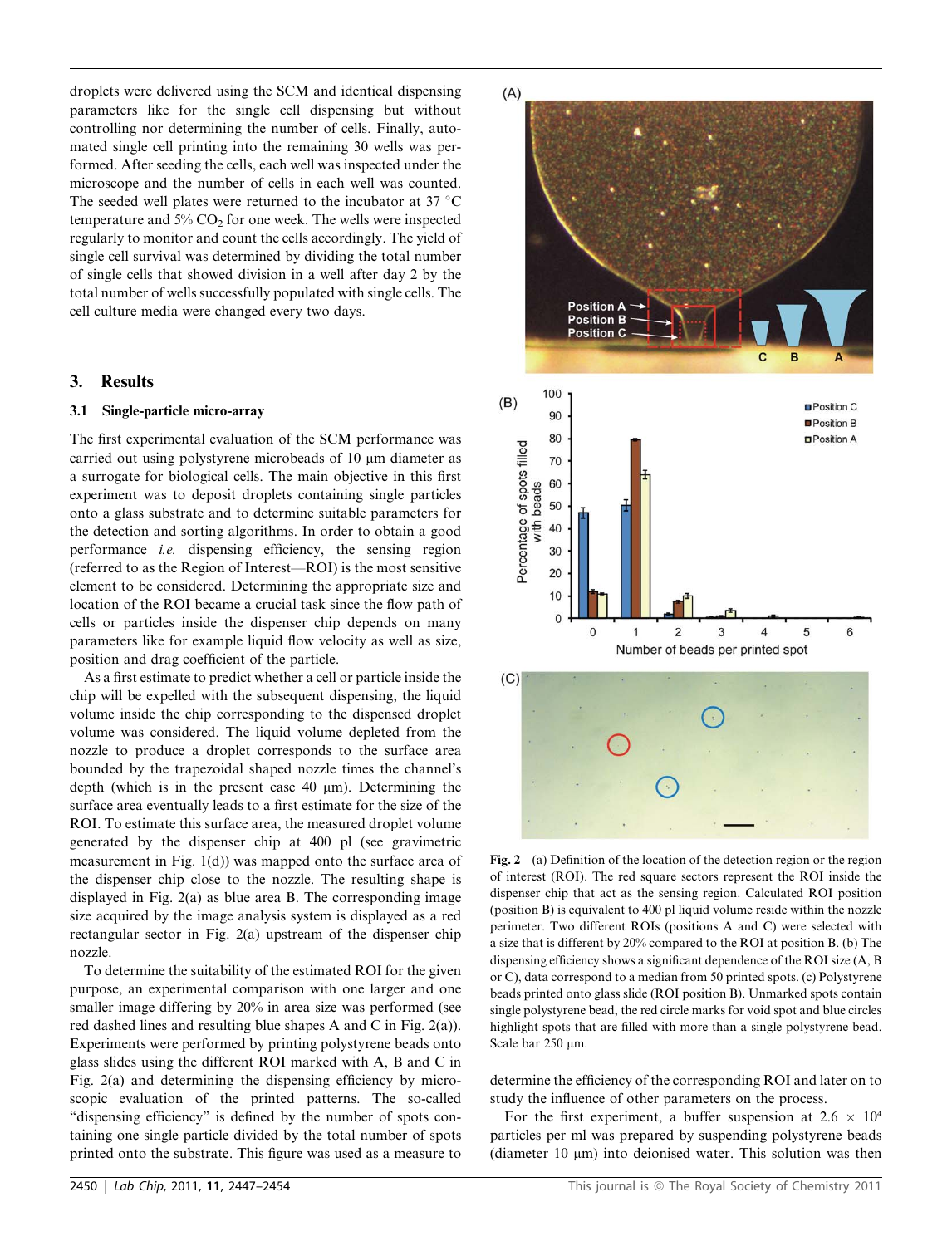supplied to the reservoir connected to the dispenser chip and printing was executed to generate 50 spots on a glass slide ( $10 \times 5$ ) array spots with 500  $\mu$ m centre-to-centre distance). Notably, single polystyrene bead arrays could be successfully printed on the glass substrate as shown in Fig. 2(c).

The yield of spots occupied with single particles of about 80% was much higher than in any previous study reported in the literature by straightforward inkjet printing.14,18,20,24 However, the dispensing efficiency does depend on the size and location of the ROI (as shown in Fig. 2(b)). For the droplet volume of 400 pl, the best dispensing efficiency was achieved with the ROI area B for all considered particle concentrations at an average dispensing efficiency of 80%. A larger ROI (type A) produces more spots occupied with more than one cell, while a smaller ROI (type C) produces more void spots containing no particles. On the basis of these findings, the ROI of type B and a corresponding droplet volume of 400 pl were used for subsequent experiments.

#### 3.3 Effects of varying the buffer concentration

Given the established size of the ROI, the SCM has been characterized when varying concentrations of the particle suspension affect the overall dispensing efficiency. Series of particle suspensions were prepared using different polystyrene bead concentrations ranging from  $2.5 \times 10^5$  to  $7.8 \times 10^5$  beads per ml and then printed onto glass slides as described before. As a noticeable result, it was found that (i) variations in particle density in the considered range have only a weak influence on the dispensing efficiency and (ii) the best dispensing efficiency of about 87% is obtained with the smallest concentration. With higher concentrations, the number of spots containing more than one bead increases, but never exceeds 5 beads per spot in the worst case scenario (Fig. 3).

## 3.4 Printing single adherent cells

To assess the SCM's performance for living biological cells, suspended HeLa (a cervical cancer cell line) cells were used. These cells are generally considered to be more fragile than



Fig. 3 Plot shows results for printing polystyrene beads on glass slides at different bead concentrations. All data correspond to a median from 50 printed spots.

CHO-cells, which have been used most often in cell printing studies to date. Thus, the selected cell line can be considered as a realistic model to test the performance of the method. Before starting the experiment to evaluate the viability of printed single cells, an evaluation for studying the single cell printing efficiency was performed by the same experiment as with polystyrene beads. The reasons behind are that (1) the viscosity of the cell culture media was approximately twice as high as for deionized water (culture media: 1.92 mPa s, DI-water: 0.98 mPa s measured data not shown). Therefore it was vital to ensure that HeLa cell could be delivered and deposited comparable with polystyrene beads. (2) The cells used in this experiment were not labelled with any fluorescence molecule and furthermore the irregularities in size and shape for living cells were obvious compared with polystyrene beads. Therefore it was important to evaluate the capability of the algorithm to recognize real cells with the same approach like before. With the same setup as before, droplets of 400 pl could be dispensed using the dispensing parameters: maximum actuator displacement  $8 \mu$ m and actuator extension velocity 40  $\mu$ m ms<sup>-1</sup>. Using the same ROI and the method as before, HeLa cells were printed on glass slides for varying cell concentrations.

The dispensing efficiency as shown in Fig. 4(a) was similar to that of the polystyrene beads. A high dispensing efficiency of 87% could also be obtained for HeLa cells in the best case. However, increasing the cell concentration significantly beyond  $5.3 \times 10^5$ cells per ml had the effect of reducing the dispensing efficiency.



Fig. 4 (a) Micrograph at  $4 \times$  objective magnification shows HeLa cells patterned on a glass slide to form 40 printed spots ( $8 \times 4$  array) containing one single HeLa cell each. The red circle marks a void spot. Scale bar 200 µm. (b) Comparison of the dispensing efficiency for HeLa cells printed on glass slide as a function of cell suspension concentration.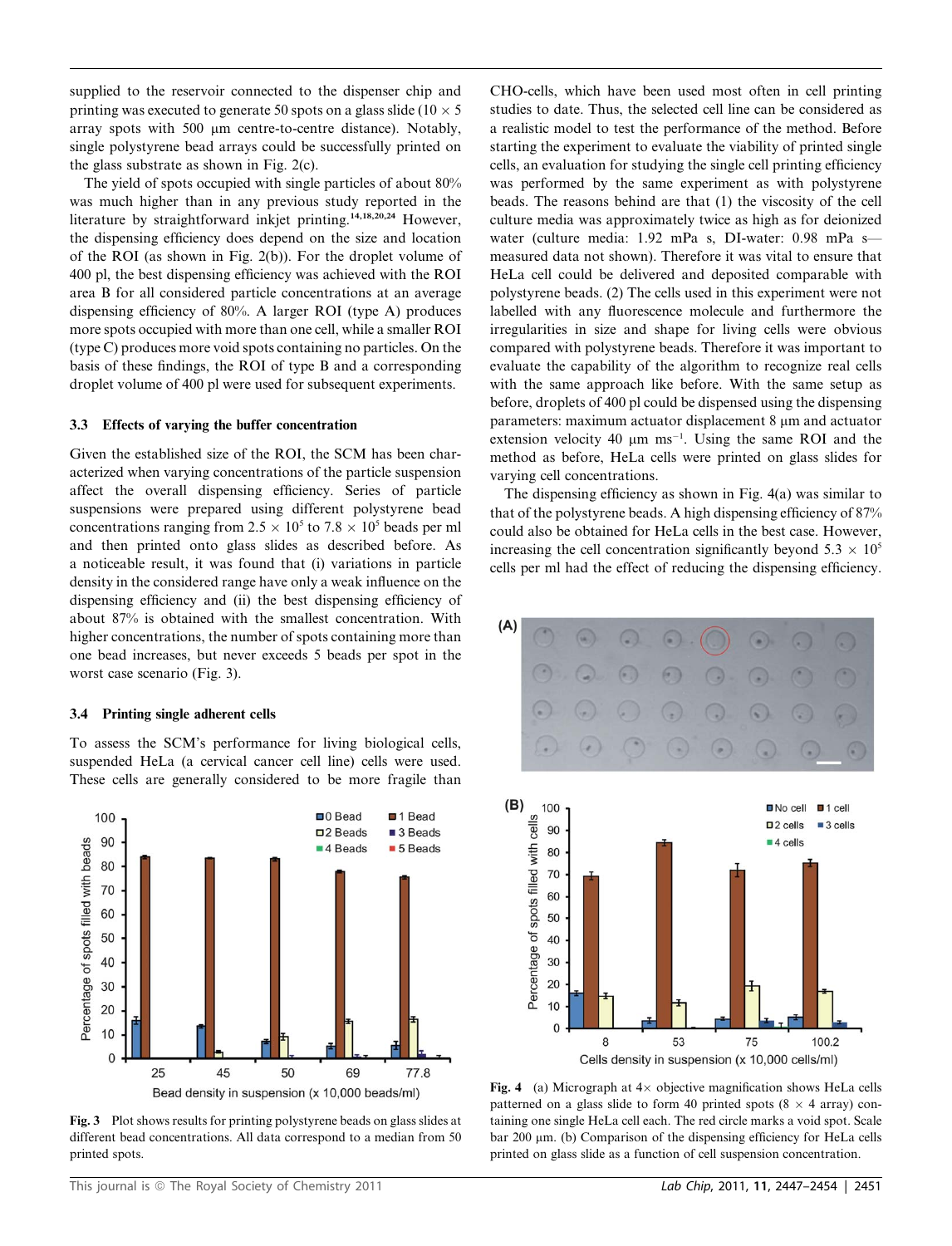While the effects of changes in cell concentration seem to be more significant for the HeLa cells than for the microbeads, no significant influence of the cell concentration on the number of void spots can be detected. For subsequent experiments, the cell suspension density was prepared at  $5.0 \times 10^5$  cells per ml.

#### 3.5 Effect of actuator extension speed to the single cell viability

Apart from a high dispensing efficiency of course, the survival rate of cells being subjected to single cell manipulation is of the utmost importance. Therefore, the ability of the HeLa cells to survive throughout the printing process was assessed. One well known and important parameter that influences the viability of cells in liquid flows is the maximum shear rate that occurs in the flow. If this maximum shear rate is too high, it might damage the cell membrane or have other adverse effects on the cell viability. Though, the exact value of the maximum shear rate inside the dispenser chip could not be determined experimentally, its influence was studied. For the used dispenser chip, faster actuator extension velocities lead to higher flow rates and thus higher shear rates inside the nozzle. Therefore, by varying the actuator extension velocity, the shear rate inside the nozzle and the droplet velocity could be changed and the cell viability was studied as a function of it.

For the experiments, the dispensing parameters to obtain droplet volumes of 400 pl cell suspension were set to 8  $\mu$ m maximum actuator displacement and the actuator extension velocity was varied from 30  $\mu$ m ms<sup>-1</sup> to 50  $\mu$ m ms<sup>-1</sup>. For each actuator extension velocity, single HeLa cells were printed into a microwell-plate and cultured over a course of time as outlined in the methods section. As expected, the dispensing efficiency does not show a significant change while varying the actuation velocity. Single HeLa cells were separated into individual wells where they at least doubled in cell count by cell division within 20 hours of incubation. After two days of incubation, the cells in



Fig. 5 Increasing the actuator extension velocity seems to decrease the single-cell survival rate. However, the viability trend in control B (cell ensemble printed by dispensing  $20 \times 400$  pl droplets of cells suspension without controlling the cell number) shows that the cells proliferate independently of the actuator extension velocity. The data represent the median from 30 wells seeded with single cells after two days in culture.

each well were counted and the percentage viable cells calculated. At the slowest actuation velocity of 40  $\mu$ m ms<sup>-1</sup>, 75% of the seeded single-cells remained viable, but with increasing actuation velocity the viability decreased gradually (Fig. 5).

However, it is unlikely that this decrease is caused by the studied shear rate effect alone. For comparison, an ensemble of cells dispensed into one well by 20 droplets generated at identical parameters as shown in the control B did not show any effect of shear rate influence on the survival rate (cf. line plot in Fig. 5). Therefore, it has to be suspected that the mere isolation of the HeLa cells also contributes to the reduced survival rate and not only the shear rate experienced during the printing process. Since, an adverse effect of higher shear rate cannot be excluded based on the experimental data it is reasonable to assume that the optimum dispensing conditions to print single cells are obtained at the slowest actuation velocity that still can produce droplets.

#### 3.6 Post-printing single cell growth

In further experiments, the growth of single cells printed under such optimum dispensing conditions into microwell plates was studied. To continuously monitor the cell growth after single cell printing, a microwell plate was populated with single cells as described before. Then arbitrarily, 20 wells were selected that contained a single cell which was still viable after one day. The



Fig. 6 (a) Number of cells in each well prepared initially with a single cell and tracked over 8 days in culture. The cells proliferated over time and the number of cells was fitted to an exponential function. The displayed data correspond to a median from 20 wells. (b) Examples of micrographs showing the cell condition in one of the "control B" wells and two "single cell populated" wells during selected days in culture. Scale bar,  $50 \mu m$ .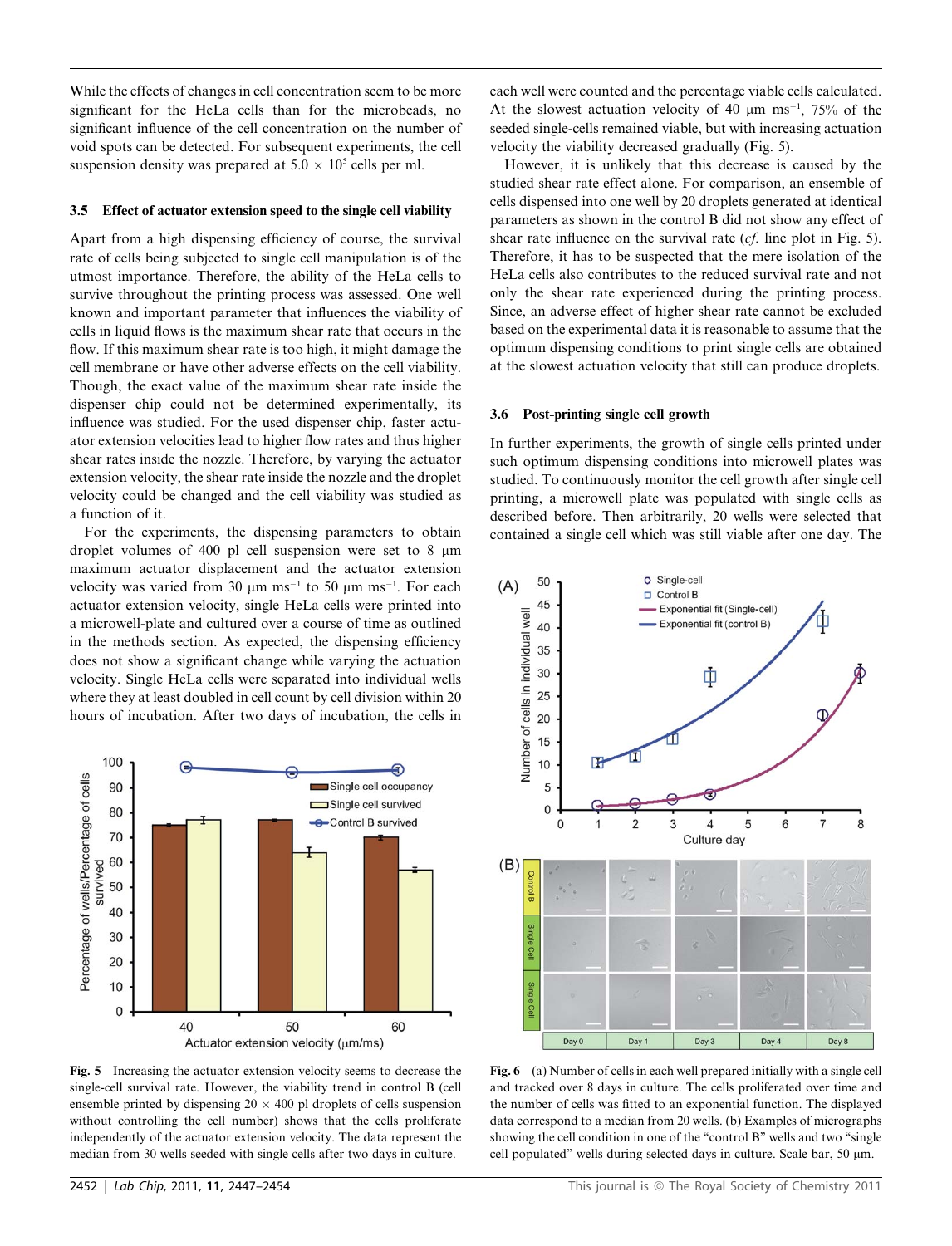well plate was then continuously incubated for the subsequent days and the selected wells were monitored over time by counting the cells in each well using a bright field microscope.

Interestingly, the cells divided constantly and showed a linear growth profile until day 3 as indicated in Fig. 6(a). On the subsequent days, the cells expanded exponentially and reached 10% confluence after eight days incubation (Fig. 6(b)). Monitoring the growth rate was stopped after day 11 where the cells reached almost 20% confluence.

These results have been compared with a control group of cells that was printed as an ensemble of cells into one well by dispensing 20 droplets of 400 pl each without controlling the number of cells in each droplet. This control group showed a very similar exponential growth to the populations that started from a single cell. In total these observations are a first ''proof of principle'' of the ability of the SCM to manipulate single adherent mammalian cells without significant loss of viability.

# 4. Discussion

The Single Cell Manipulator device presented in this study represents a major step forward in the area of single cell diagnostics, single cell therapeutics and cell and systems biology. The basis of this, is the recognition that the molecular trademarks of some diseases are best deciphered by the analysis of cell subpopulations on one level, and single cells on the next. The ability to print and reculture single cells in a positional manner, without major loss of viability, has huge implications for many diverse clinical applications.

Mechanical tissue microdissection methods such as laser capture microdissection provide a precise means of isolating single cells for gene expression profiling, and are often used to create discrete gene expression profiles of different cell types in a mixed tumour cell population. However, in the case of microdissection, such cells are rendered non-viable and no further downstream experiments can be performed. Single cell proteome analysis has been shown to be particularly useful in the stratification of solid tumours. In a recent analysis of glioblastoma multiforme, which is the most lethal form of adult brain cancer, multiparameter single cell signalling measurements were analysed for four critical signalling proteins of the oncogenic phosphoinositide 3-kinase (PI3K)/Akt/mammalian target of rapamycin (mTOR) signalling pathway.<sup>25</sup> In this study, single cell proteomics was performed using microfluidic imaging cytometry (MIC) and compared to standard immunohistochemistry for the four markers and together with the clinical data, this information was used to cluster patients according to clinical outcome and risk of progression. Single cell analysis may be used theranostically in the context of prenatal screening of foetal cells and in the analysis of circulating tumour cells for the detection of abnormal expression signatures.<sup>2,3</sup>

At the transcriptome level, single cell analysis applied to siRNA models has shown that within an siRNA treated cell line, distinct populations of varying knockdown efficiency may emerge.<sup>26</sup> Such disparity may not be accounted for in an overall calculation of % knockdown efficiency and can only be uncovered by performing gene expression analysis on single cells. Single cell analysis of a Jurkat cell line, showed that following silencing of GAPDH, two distinct cell lineages emerged: those

with partial knockdown and those with complete knockdown. This segregation of cells based on GAPDH gene expression was masked when gene expression profiling was performed on greater numbers of cells.<sup>26</sup> Identification and confinement of particular cell types in systems will create microenvironments where single cell targeted siRNA interference can be performed. A recent study by Saito et al., which used a single cell manipulation support, enabled femtoinection of interfering RNA into a single mouse embryonic stem cell for quantitative analysis of transient gene expression.<sup>27</sup>

The SCM presented in this study may be adapted further to segregate cells according to the expression of optical fluorescent tags or by cellular electrical impedance measurements by the addition of a fluorescent recognition or electrical impedance module to the sorting algorithm. Such advances may allow the creation of cancer arrays and pre-cancer arrays where the cells of a clinical sample are spatially arranged according to a gradient of abnormality. This would assist in the creation of sequence and protein databases for individual cells of tumours of a particular disease state in a move towards genetically informed, personalised medicine.

The novelty of the presented method rests upon the ability of controlled encapsulation of single-cells within picolitre sized droplets and the non-contact printing of these droplets onto predefined locations at a reasonably high yield of up to 87% with considerable high survival rates of about 75% (determined for HeLa cells). Perhaps, this feature is a fundamental advance compared to existing non-contact techniques like inkjet printing of cells with random populations of cells per droplet. The obvious limitation of conventional inkjet print heads is the cell detection mechanism which is not present in these devices. Therefore, a sorting of droplets according to the number of encapsulated cells is not possible. However, in principle the described method could perform equally with any other dispenser which provides (i) a drop-on-demand dispensing mode and (ii) features a transparent nozzle which is accessible for optical imaging.

Of course, there are in principle various other possibilities to realize cell detection inside a droplet generating device without the use of optical imaging. For the presented method a computer vision system was selected, because it was rather simple to integrate with the existing transparent dispenser chip which was originally designed for applications other than dispensing living cells. Within the scope of the presented study, the basic working principle of the method could be proven by integrating the dispenser chip, the optical detection system, the control algorithm and a motion control system to perform the described experiments. The complete system ultimately provides a platform for single-cell manipulation that can be used and tested for separating, collecting and printing of single-cells for further downstream investigations.

The size and position of the ROI are the sensitive elements and determinant factors that contributed to the dispensing efficiency. Of course the point of measurement should be as close as possible to the point where the droplets are ejected to reduce any uncertainty. The decision to locate the ROI close to the nozzle is further grounded on the geometrical shape of the fluid channel that has a tapered constriction feature towards the nozzle. This geometrical shape generates a fluid flow focusing effect, which